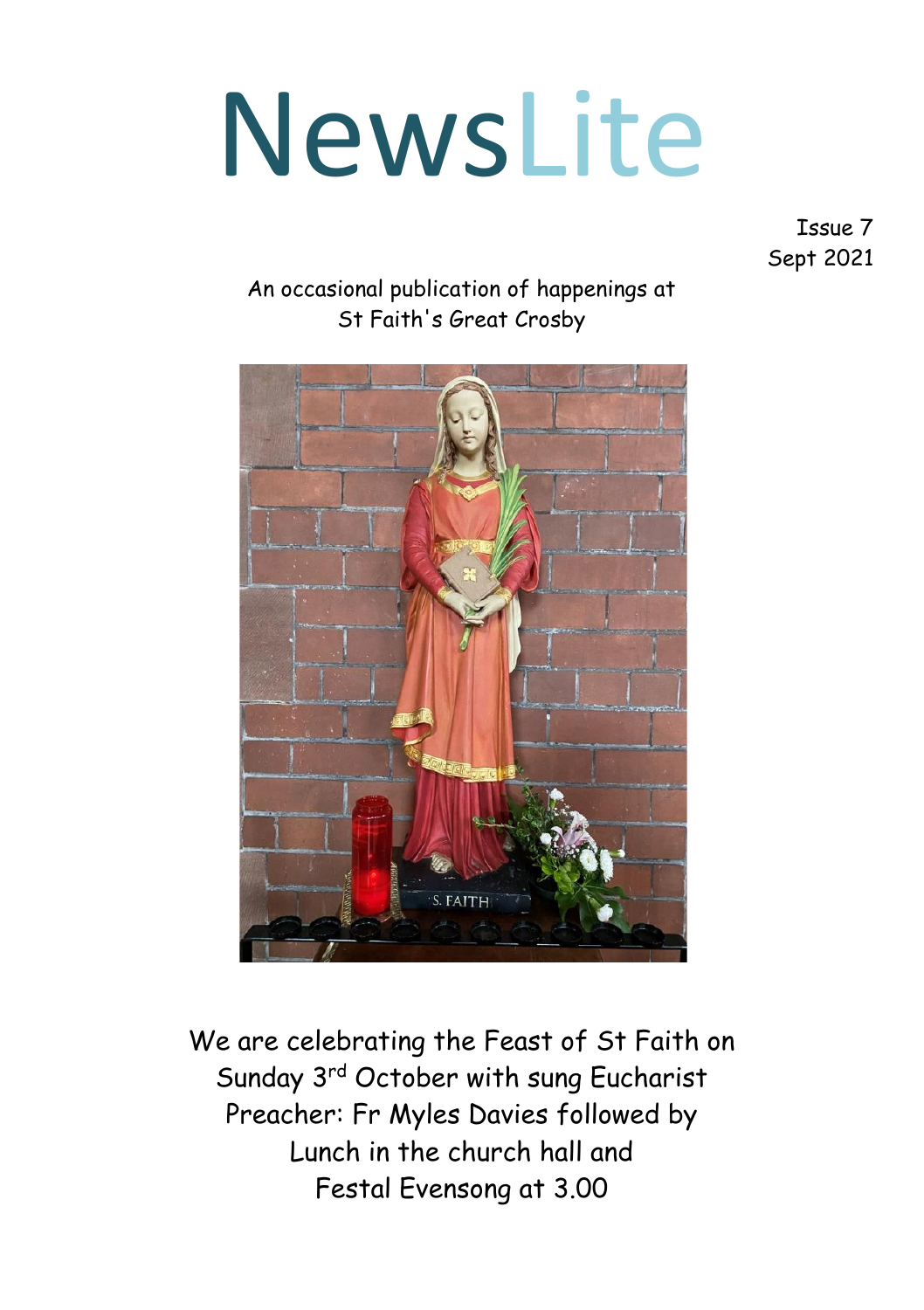## **Any Spare Cash?**

Recently, two or three people have said to me, "I saved some money during lockdown and now I've got some spare cash in the bank. Do you need anything in church?" Well, yes please is my answer!

Over the next few months, we will be facing some major expenditure at St Faith's – quite apart from our usual running costs. The roof and West window are due to be repaired soon, the church central heating boilers need replacement, there are costs in seeking professional advice and seeking funds for the Back of Church Development and a condition report on the organ is due next month that is expected to show major – and expensive – work is needed.

There are several smaller items of expenditure that could be funded by private donations – such as candles, small repairs, service books, altar linen, catering supplies, and so on. These are important parts of the church but are often overlooked in the normal running costs. If you would like to make a private donation for something, please speak confidentially to me, Gareth or Fr John. If you wish to give something in memory of a loved one, a dedication can be arranged too.

Thank you!

DAVID JONES Treasurer

# **View from the Engineers Desk.**

I think everyone agrees that the summer recital concerts at St Faith's are one of the best advertisements for our church as well as a money spinner and a truly splendid use of our large building and its' excellent acoustics. We are blessed with a building that really lends itself to such use.

Joe Watson has worked hard putting together a first class short programme of concerts this year, which have sadly now come to an end, although no one there could forget the very high standard of all the concerts.

Audiences numbers grew during the series and the last concert by Angelina Dorlin-Barlow was sensational!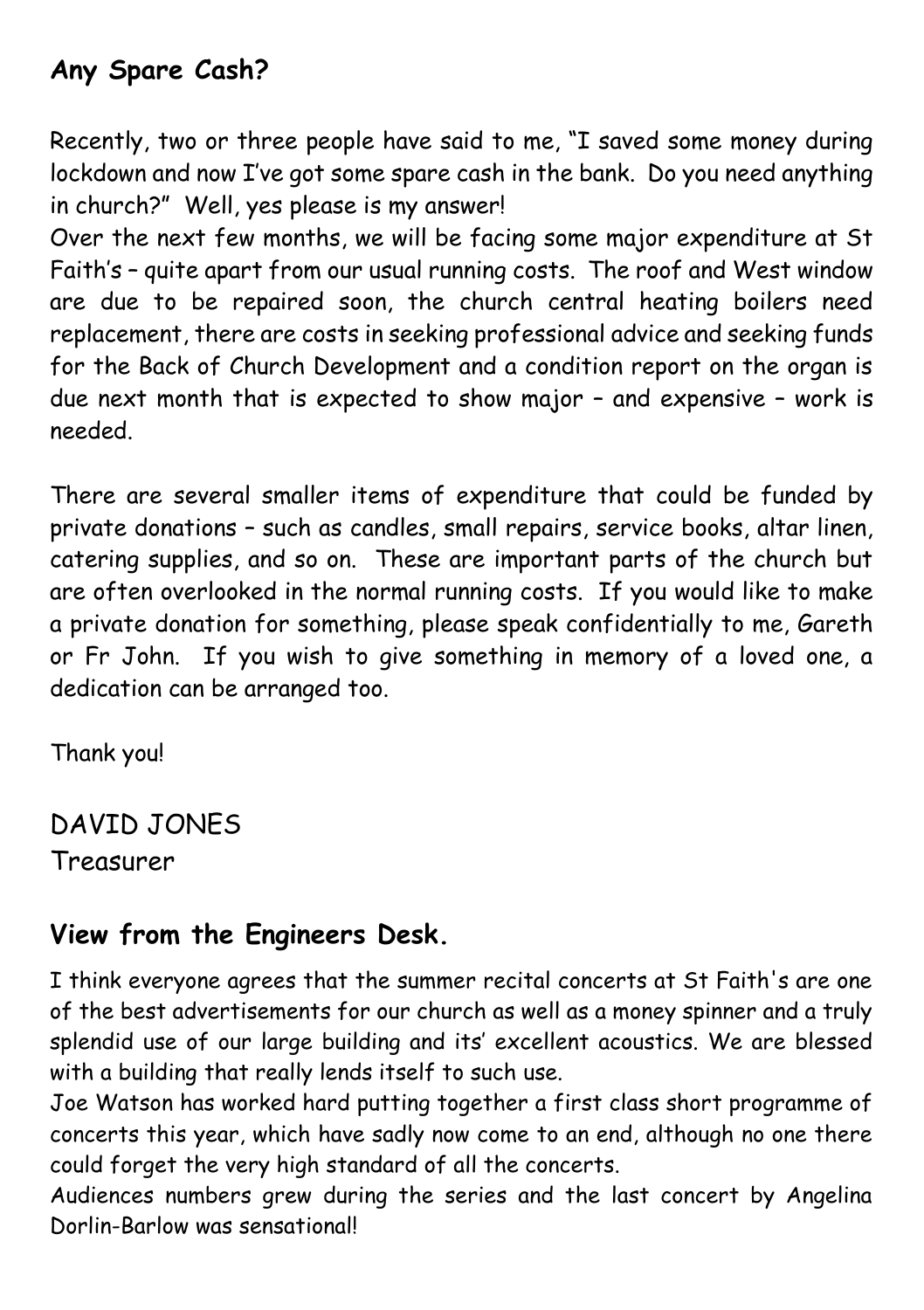Joe is promising an occasional concert or two over the Autumn / Winter period – keep your eyes peeled for 'What Happens Next'.(Clue – Black and White Phantoms will be seen in church)

In his letter above, David Jones mentions the current problems with the church heating boilers. Sadly new boilers are essential and this cost is currently a major worry for the PCC. There are also a number of other significant bills up ahead and we are all asked to consider our regular giving to provide the necessary finances so that in addition to our repair / maintenance work we can continue to pay our Parish Share to the Diocese.

One sure-fire money raiser for St Faith's and over 30 charities of course, is the **Christmas Tree Festival** which we hope will be back to normal this year and fill the church with cheer, song and colour for our 13th year. There will be an open meeting on **Wednesday 8th September** at the Back of Church at 7.30 for anyone who wants to be involved or who has ideas! The on-line event last year was (we hope) unique, but we have the chance to plan Festival 21 with new ideas and events as well as some of the more traditional favorites.

Another simple way of helping to support our finances is to buy a number or two in our monthly '100 Club'. Have a word with Brenda Cottarel is all it takes and you could be joining the list of winners sooner than you think.

A former family from St Faith's recently suffered the loss of their daughter, Lindsey. Margaret Sadler wrote me the note below:

I would like to say a very big 'THANK YOU' to all my friends at St. Faith's for their cards, letters, prayers *and good wishes that have been sent to both Nick and I over the past weeks. We have been truly moved by the care and love expressed, and also to those that have donated to the Lindsey Mae Sadler Memorial Cancer Research Fund for Early Diagnosis. The Fund has now reached a remarkable total, including Gift Aid, of well over £7,000, which is a wonderful tribute to Lindsey Mae as a person and to people's generosity.*

## *Margaret Sadler***.**

Lindsey was a member of our choir for many years, and although the family 'moved' to St Nicks, Pier Head when Derek was appointed organist there, she will always be remembered at St Faith's.

Sadly we also said farewell to Avis Port who died last month. Avis was a redoubtable St Faith's 'character' for many years, and we send our prayers and thoughts to her family.